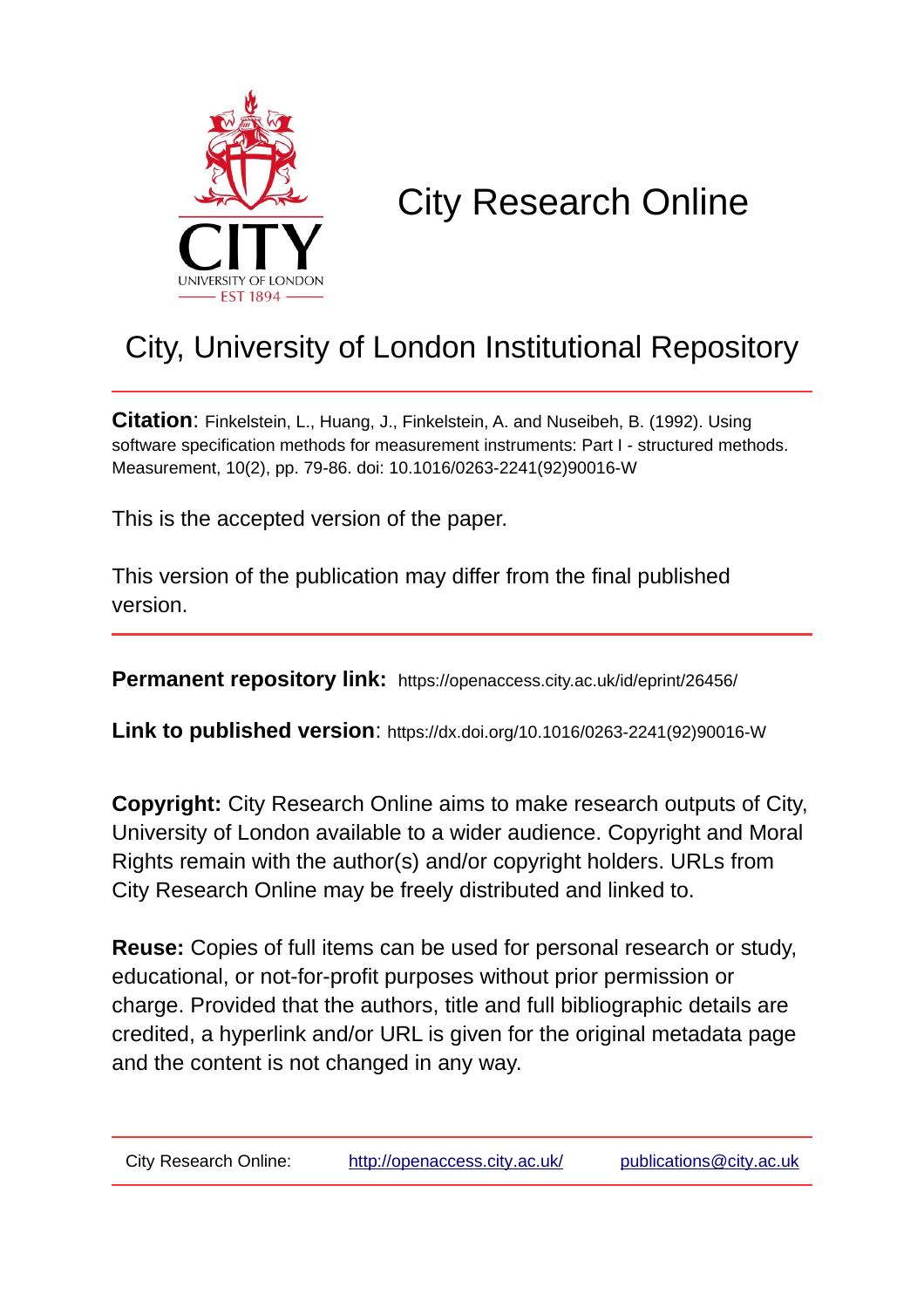*(In) Measurement Journal, Vol 10, No 2, Apr-Jun 1992, pp.79-86.*

### Using Software Specification Methods for Measurement Instrument Systems

### Part 1: Structured Methods

#### **L. Finkelstein(\*), J. Huang(\*), A.C.W. Finkelstein(+) and B. Nuseibeh(+)**

(\*) School of Engineering, City University, London EC1V 0HB, UK (+) Department of Computing, Imperial College, 180 Queen's Gate, London SW7 2BZ, UK

Investigation has been undertaken into the use of software specification methods for instrument systems specification. In the first part of this paper, some of the well-known structured software specification methods are briefly evaluated against a set of criteria we established, in the context of measuring instrument systems. We then conduct a case study in the widely used CORE method. It has been established that CORE can provide systematic and effective support for functional requirement analysis of complex instruments and instrument systems. Its decomposition-based analysis helps to create complete and consistent functional requirement specification.

Keywords: Requirements specification, Measuring instrument systems, Structured methods

#### **1. Introduction**

The process of requirements specification is recognized as a critical activity in the development of engineering systems. Validated requirements specification documents may be used to legally bind clients and their suppliers, and form a vital reference against which designs may be verified.

Requirements specification techniques have developed separately in the instrument and software engineering communities, and despite advances in both camps, little effort has been made to study the cross-fertilization of these developments across the communities' boundaries. As part of the SEED (Software Engineering and Engineering Design) project, an investigation into transfer of software specification methods to instrument systems' specification is underway [Finkelstein et al, 1990a]. Furthermore, many modern instrument systems typically comprise of a software component or subsystem, making such technology transfer studies all the more relevant.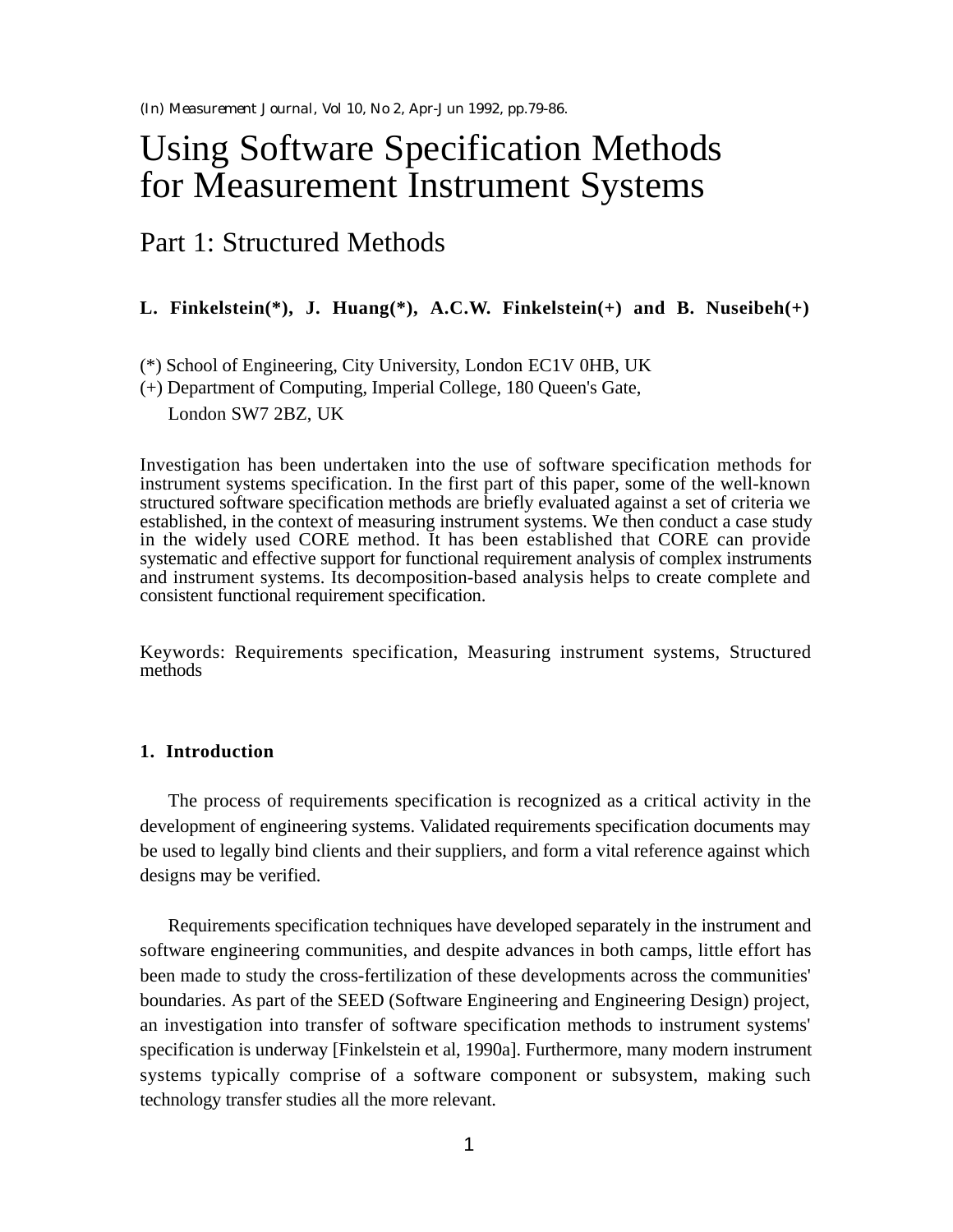#### **2. Requirements specification of instrument and software systems**

Let us start by providing a unified definition of requirements specification. We view a requirements specification as a declarative description of the services a system should provide, the constraints under which it must operate and standards the delivered system must meet. A service may be an input-output transformation, materializing the inputs and outputs into data in software systems, or power, signal or data in instrument systems. Constraints typically include physical restrictions on the system such as size, weight and operating/storage conditions. Standards the delivered system must conform to may include reliability and maintainability.

The specification of services is known as the functional specification, whereas the specification of constraints and standards as non-functional specification. The functional aspects of a specification must describe a system's interface and its performance. Interface specification includes the source/destination, type, range and format of inputs/outputs, whereas performance specification may include dynamic response characteristics, system response to external disturbances and exception conditions such as failures of power, hardware, software, and so on. Non-functional specification encompass descriptions of system reliability, limits on memory size, levels of operating/storage/transportation temperature, pressure and humidity, physical characteristics such as size and weight, maintenance specification, and so on.

With the notable exception of the defense industry [MIL-STD-490A, 1985], most requirement specification documents in the instrument industry are produced without the explicit use of specification methods. Frequently these documents are generated by the modification of specifications of similar systems. On the other hand, with the "software crisis" as a driving force, the software engineering community has been rapidly developing a large number of specification methods. These have alleviated many of the difficulties of software development, and their applications to the instrument community appears an attractive proposition. What follows is a brief investigative review of some of the popular software specification methods and their applicability to instrument system specification.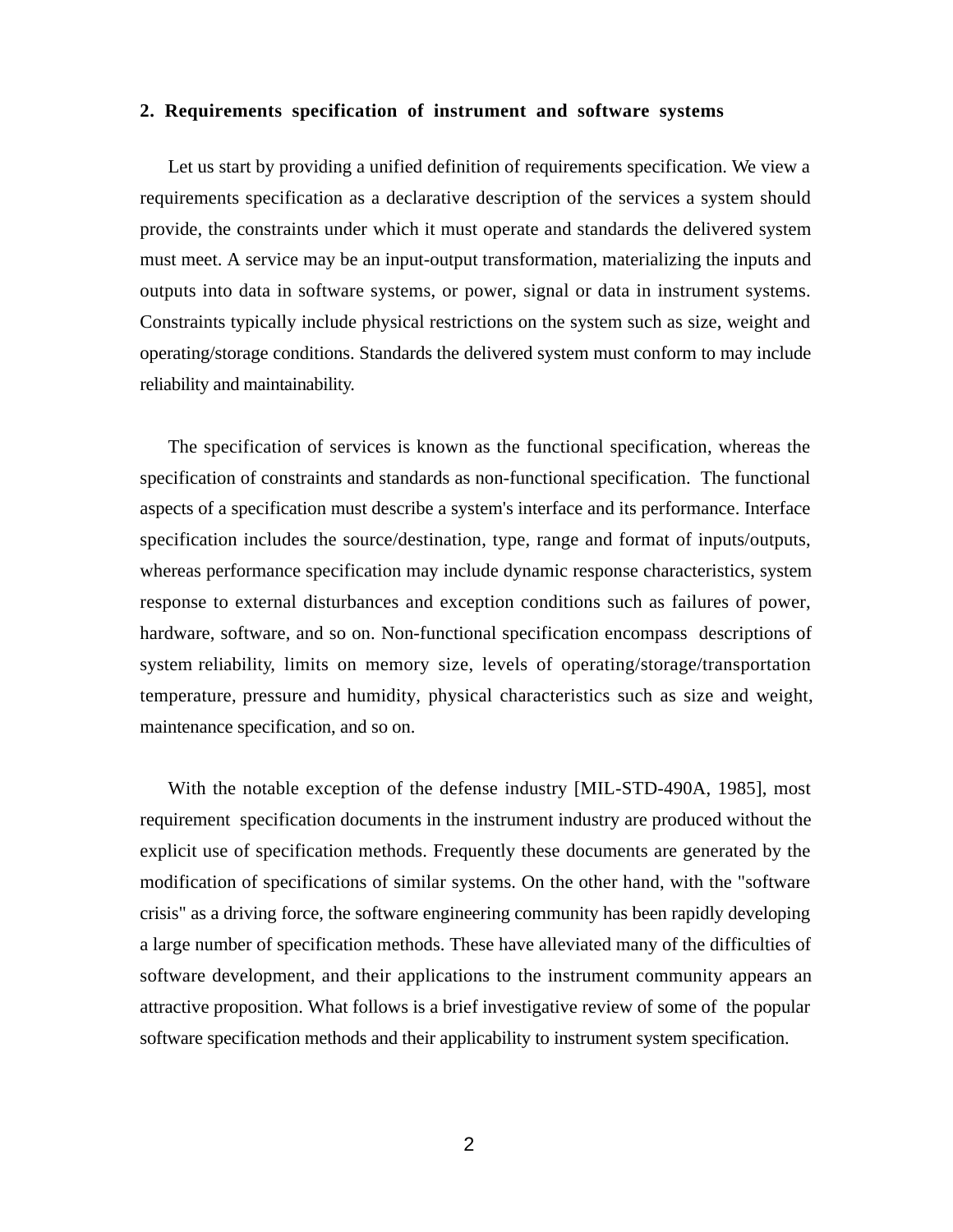#### **3. Requirements Specification Method**

Requirements specification methods provide prescriptive step-by-step guidance for the production of requirements. They describe how and in what circumstances certain actions may be performed during the specification process. Specifications may be produced by the same method using different notations.

Predominant in the software engineering community are two types of specification methods: formal and structured informal methods. In a formal method, the vocabulary, syntax and semantics used for constructing a specification document are explicitly defined [Cohen, 1986]. Formal specifications are therefore based on mathematical foundations, including set theory and predicate logic. Although not based on mathematics, structured methods are intended to bring a level of modularity and structure to specification documents and their development process. Their main attraction lies in their explicit representation of the structure of the functional aspects of specifications. Some of these methods are based on system modelling, including data decomposition. Here details of system inputs, outputs and actions (i.e. data processing activities) are identified. In the remainder of this paper, we shall direct our efforts towards evaluating the applicability of such structured methods for the specification of instrument systems. Results of study in formal specification methods will be presented in the second part of the paper.

#### **4. Evaluation Criteria for Requirements Specifications**

A number of authors have set down software specification evaluation criteria [Cohen, 1986; Birrell & Ould, 1985; Balzer, 1986]. Although there is a variation in emphasis, these criteria equally apply to the requirements specification of instrument systems. They include understandability, testability, consistency, completeness, relevance, correctness, feasibility and maintainability of the specifications.

The understandability criterion of such a specification requires it to be clear, unambiguous and concise. When a specification is a contract between a client and the supplier, all efforts should be made to avoid misunderstandings between the two sides. In particular, a specification should not have ambiguous statements; that is, there should be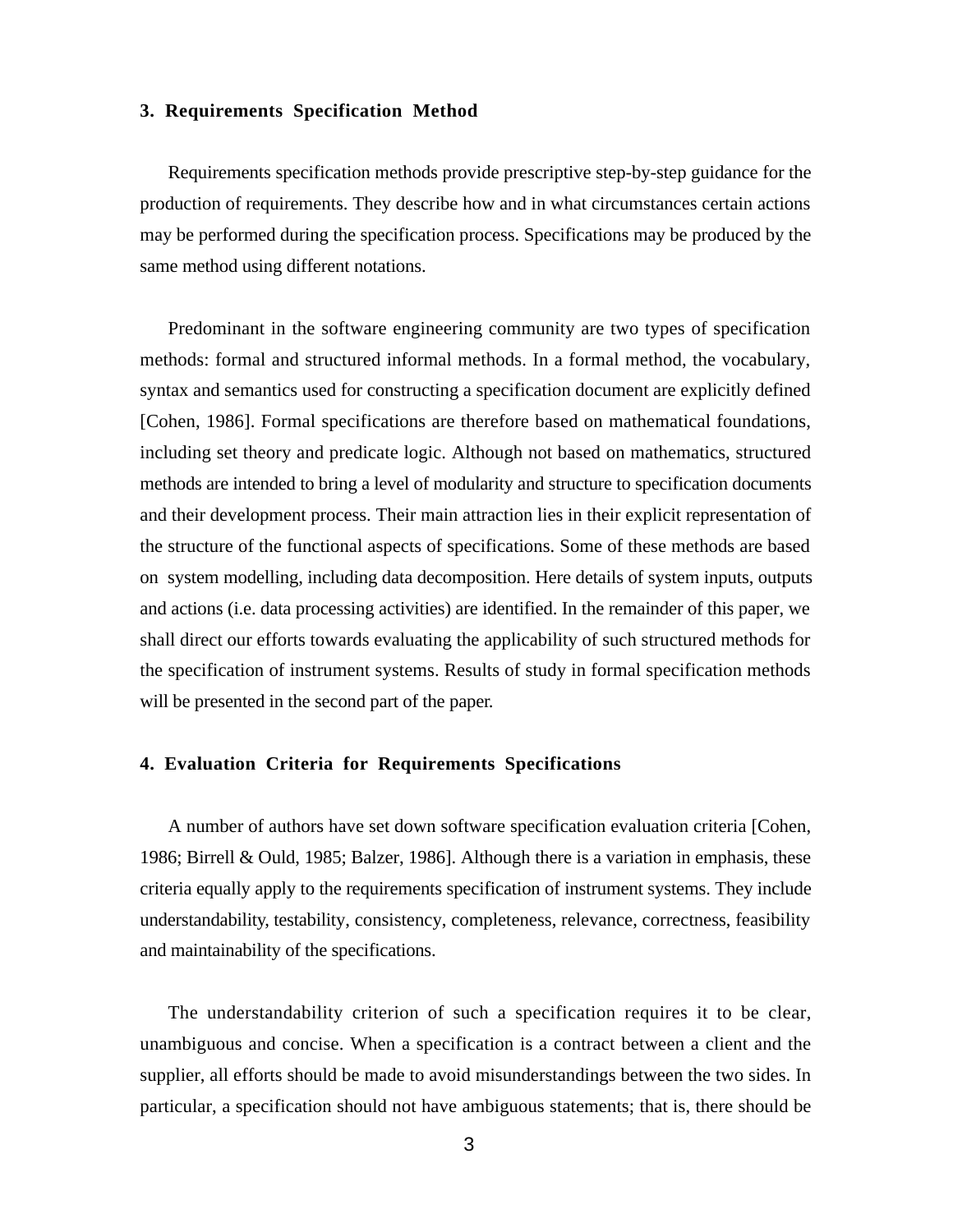only one way to interpret the specification.

A specification should also be testable. Unquantifiable requirements such as 'as much as possible' should be avoided.

Consistency requires that no two requirement statements contradict each other, and words and terms have the same meaning throughout the document. Thus, mutually exclusive statements and clashes in nomenclature should be avoided.

Completeness, relevance and correctness emphasize the need for a specification to satisfy the client's requirements. Completeness implies that all client's needs are met, relevance requires that only the client's needs are met, and correctness requires that the client's needs are correctly expressed. Incomplete, irrelevant or incorrect specifications may cause a considerable amount of legal and/or investment cost to all parties concerned.

A specification is feasible if and only if it can actually be satisfied using the available resources, including tools, techniques, people and investment. This may mean carrying out high-level designs, prototyping and third party consultancy.

Maintainability is important because specifications typically change and develop over time. Specifications should thus be easy to modify, to minimize the costs for both client and specifier.

Using the above criteria, we are now ready to evaluate a number of software specification methods for the specification of instrument systems.

#### **5. Requirements Specification Methods for Software Systems**

This section of the paper presents a brief introduction to some of the well-known requirements specification methods adopted in the software industry. We shall discuss two categories of such methods, namely, those based on data-flow diagrams, and those on entity-relationship diagrams. Data flow diagrams (DFDs) define the data flows between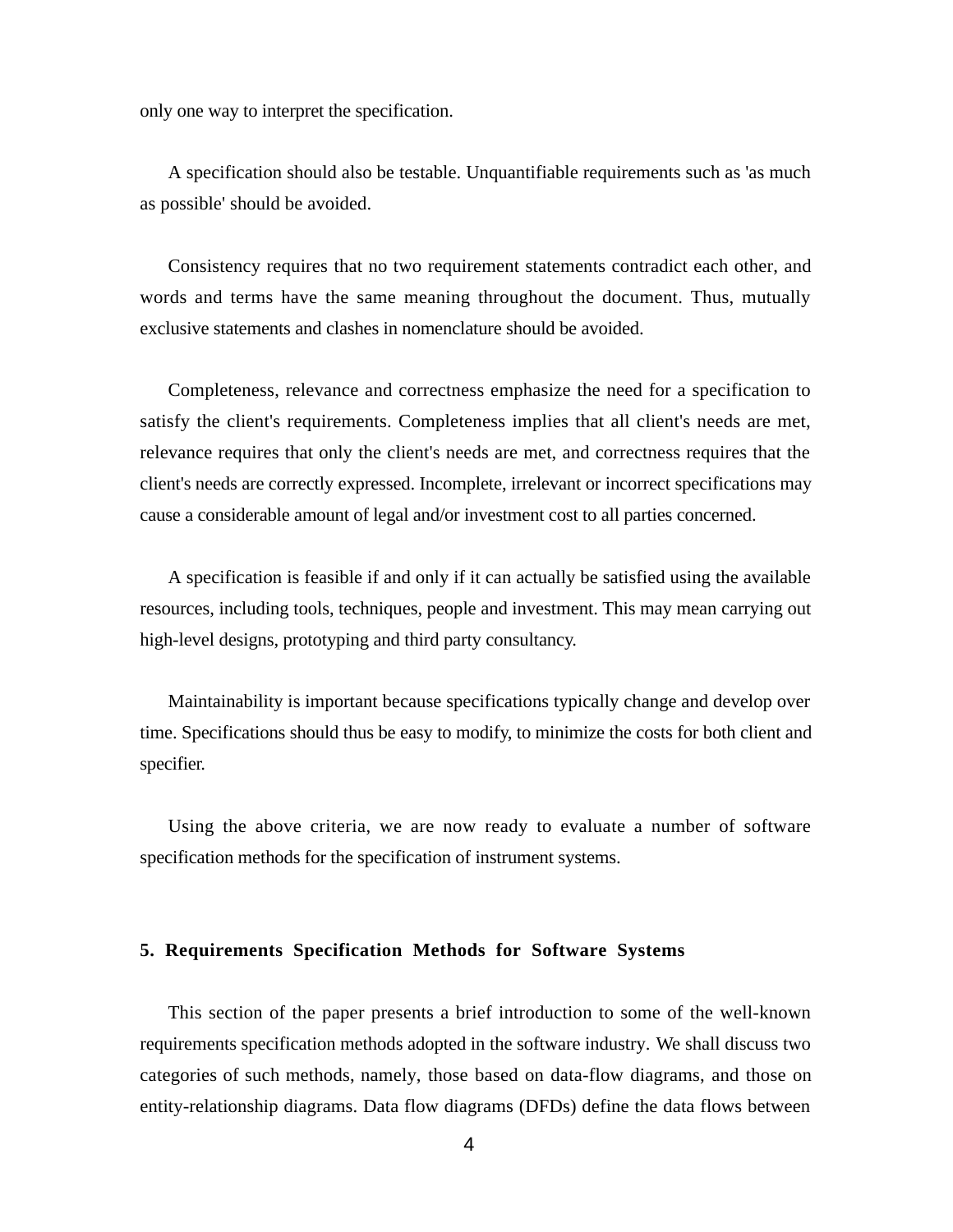various functional processes. A process is a transformation of input data into output data according to some function. While a DFD diagram shows details of data transaction processes, the purpose of an entity-relationship diagram (ERD) is to show the data entities themselves and how they are related to one another. DFDs include both processes and data, whereas ERDs concentrate on the data entities only. Entities are usually objects, for example, customers, suppliers, parts, products. A relationship may exist between two objects, e.g., a supplier "offers" a product, and a product "is bought from" a supplier.

In Structured Analysis (SA) [De Marco, 1978], a hierarchy of DFDs is first produced to define the data flow between various functional processes and data stores. These hierarchies are essentially top-down decompositions of the transformations of system inputs to outputs. Named vectors, bubbles, straight double lines, and boxes are used to represent data flows, processes, data stores and mere sources/sinks of data, respectively. A Data Dictionary (DD) then provides a top-down decomposition of the data that appears in the DFDs. DD definitions are given in terms of relational operators such as 'sequence', 'selection', and 'iteration'. For example, 'coupled\_signal' can be one of 'AC coupled signal', 'DC coupled signal', 'LF coupled signal' and 'HF coupled signal' (selection). Finally, the processes in the lowest-level DFDs are called Primitive Processes, and they are defined in so-called mini-specs using other specification tools, e.g. Decision Tables.

COntrolled Requirements Expression (CORE) [Systems Designers, 1985] is another popular requirements specification method. A fundamental concept of CORE is that of *viewpoints*. A viewpoint can be a physical or functional entity which stores or processes information. Functions, subparts and components of a system, together with its environment and operator can all be modelled as different viewpoints. In CORE, the analysis and specification of user requirements is performed in a step-by-step manner through a number of well-defined stages: Problem Definition, Viewpoint Structuring, Tabular Collection, Data Structuring, Single Viewpoint Modelling, Combined Viewpoint Modelling and Constraints Analysis. Problem Definition, together with Constraints Analysis, describe a system's non-functional requirements, such as business objectives, cost, timescale, reliability and environmental constraints. A system is then modelled as a hierarchy of viewpoints at the Viewpoint Structuring stage. The various levels of viewpoints are then modelled via input-action-output forms during Tabular Collection and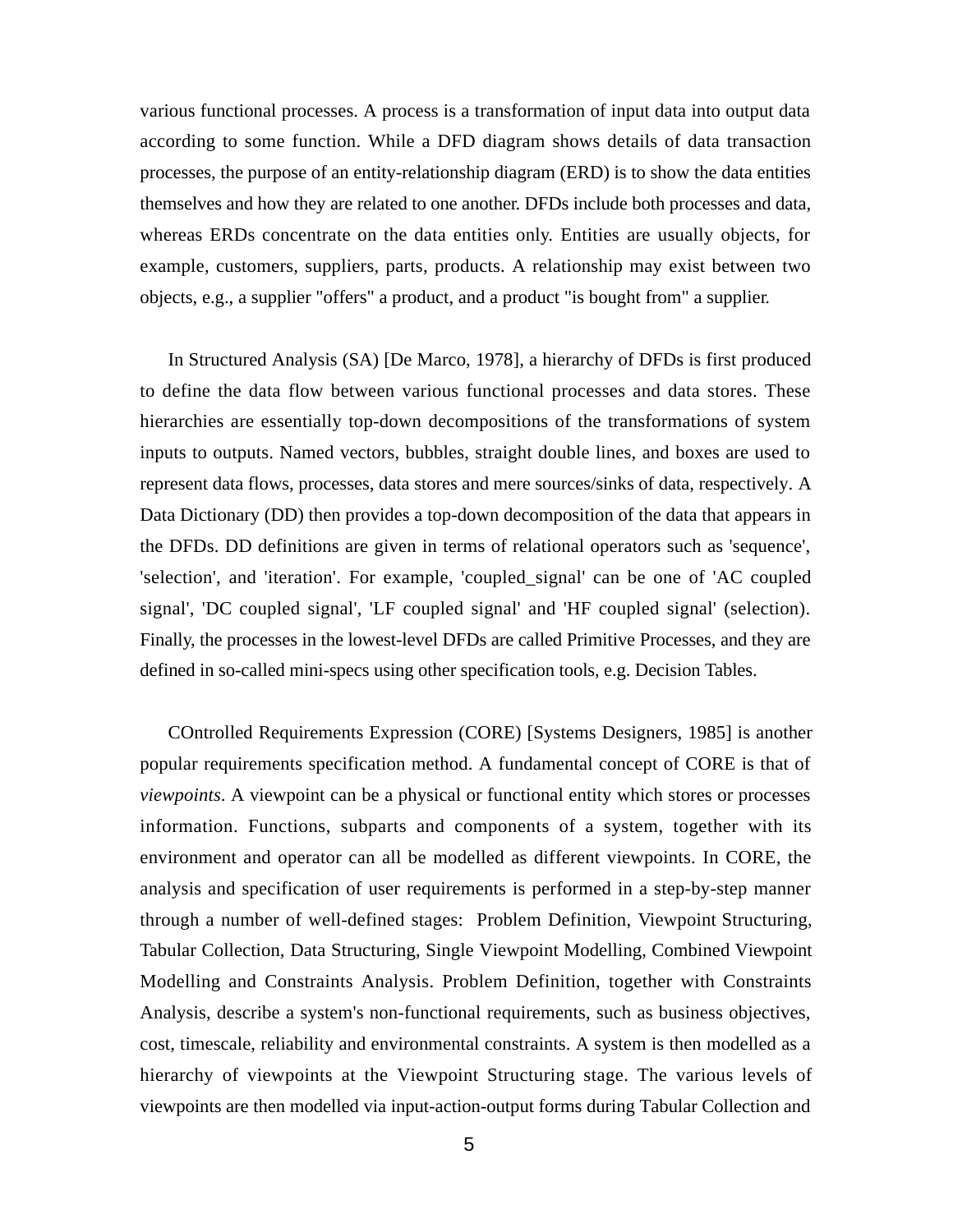Single Viewpoint Modelling - the latter introducing additional timing and control information. Input and output data associated with the viewpoints are then decomposed during the Data Structuring stage. Finally, the Combined Viewpoint Modelling stage produces an overall representation of the key processing activities across the entire system. CORE can be used to analyse general information processing systems, be they software, mechanical, electronic or social in nature.

Software Requirements Engineering Methodology (SREM) [Alford, 1980] models a system as paths of data-processing in the from of R-NETs. These paths consist of input messages, a sequence of processing tasks involving both data control flow, and output messages. Paths may branch out under different control conditions. R-NETs can be represented in a machine-readable Requirements Statement Language (RSL) which is then translated into abstract form in the REVS (Requirement Engineering and Validation System) relational database. Specifications in the REVS database may then be formally checked for consistency and completeness. Furthermore, REVS may also be used in a Pascal-coded simulation session to check whether algorithms exist to meet the specifications. Although parts of SREM can be used manually, the SREM/REVS combination offers more benefits, such as automated completeness and consistency checking, and automated requirements documentation.

A popular method used in software industry is Jackson System Development (JSD) [Jackson, 1983]. Its six steps extend across the entire software development phase, including specification, design and implementation. A JSD specification is not based on top-down functional decomposition and does not incorporate the concept of data flow. Instead, it models the real world in terms of entities, and provides guidelines for the analysis and structuring of these entities. In JSD, the distinction between specification and design is not immediately apparent, as the first four steps all involve the user, and design starts at the second step. Nevertheless, specification in JSD is largely carried out during the first two steps, i.e. entity action and entity structure steps. Relevant real world entities and their actions are listed during the first step. The lists may be as comprehensive as possible to start with, but a number of guidelines are then applied to reduce the lists. During the second step, entity structure diagrams for each entity listed during the first step are produced. Such a diagram shows the actions of the entity in terms of sequence, iteration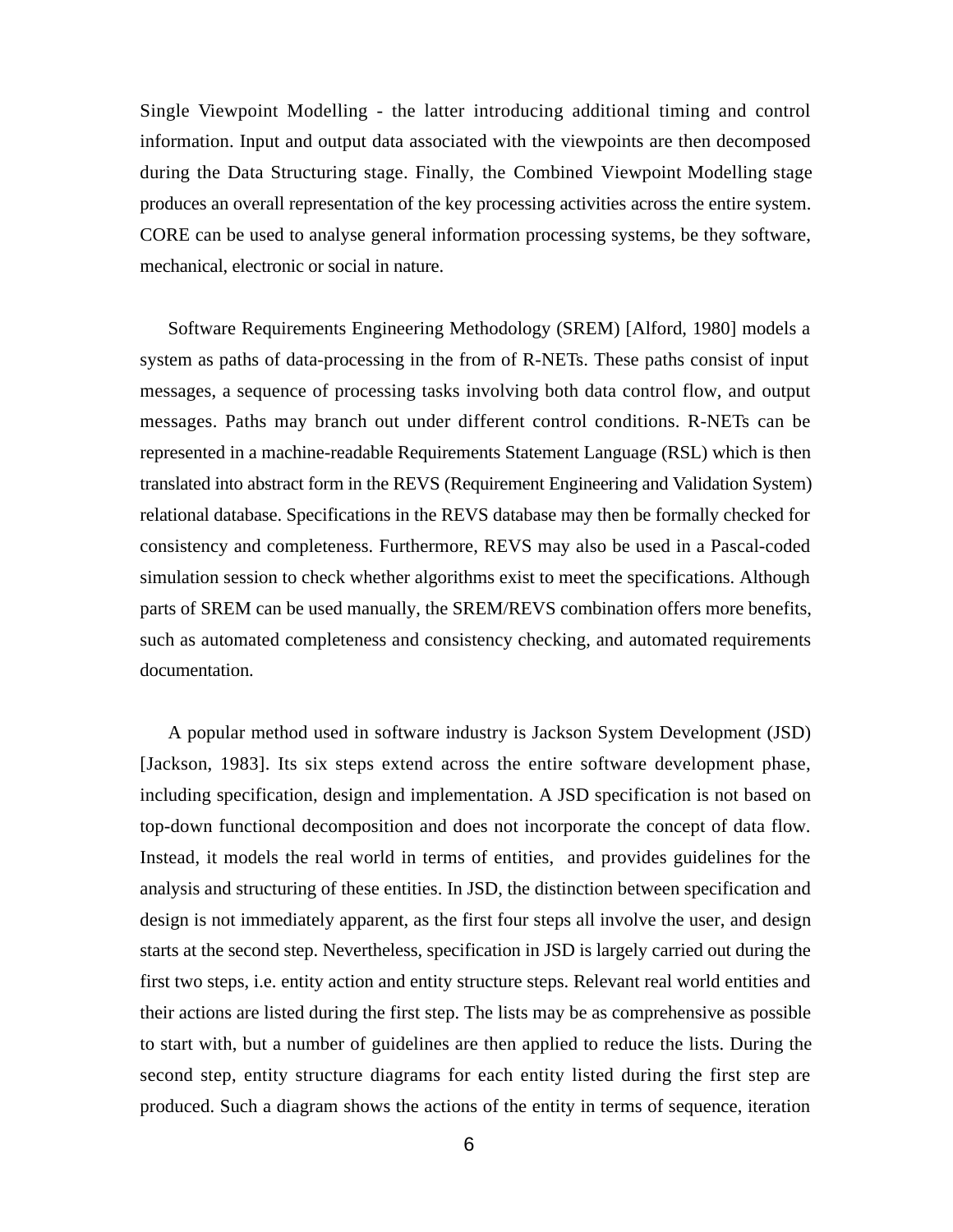and selection components. In other words, actions can be iterative, which are repeated zero or more times; selective, only one of which takes place; or sequential, which are ordered in time. Therefore, the diagram represents the time-ordering actions that constitute the lifetime of the entity. Although entity action lists and entity structure diagrams do not form a functional specification, they may greatly promote understanding between a system analyst and the client.

Other specification techniques are being researched and developed. Some take the more traditional approaches of information modelling such as DFDs and ERDs, and attempt to develop formal specifications from these (e.g. Structured Common Sense, or SCS, developed at Imperial College [Finkelstein and Potts, 1987], which guides the analyst towards producing formal specifications in Modal Action Logic). Other methods take a more "revolutionary" approach, exemplified in Object Oriented Analysis (Coad and Yourdon, 1990).

#### **6. Assessment of Current Methods for Instrument Systems Specification**

We use the following criteria to evaluate the suitability of a particular method for the requirements specification of instrument systems:

- 1. Does the method help and guide the specifier to produce an understandable, consistent, complete, relevant, correct and feasible specification
- 2. Is the system model adopted in the specification method based on inputoutput transformations ? [Finkelstein & Finkelstein,1987]
- 3. Does the method have supporting CASE tools ?
- 4. Does it provides guidelines for validation; e.g. for checking completeness and consistency ?

CORE provides explicit rules for completeness and consistency checking for the functional aspects of specifications. Unlike most of the methods described, CORE also provides guidelines for eliciting non-functional requirements - although these are not expressed in any formal notation. Supporting CASE tools are available from Systems Designers and British Aerospace, and experimental prototypes have been developed at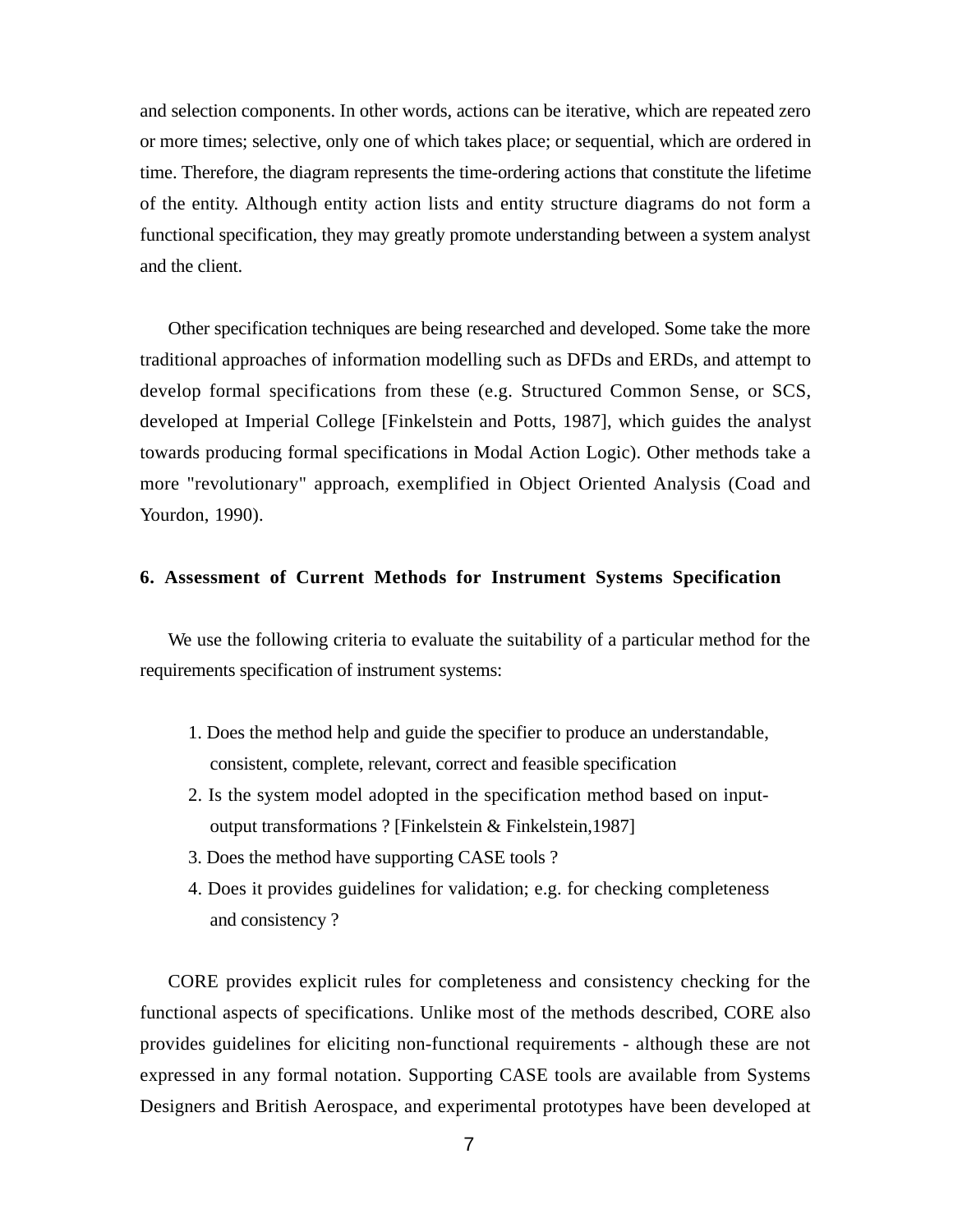Imperial College [Nuseibeh, 1989].

SREM and SCS may also be feasibly applied to instrument system specification. SREM has powerful supporting tools in its software support environment REVS, while the temporal analysis of SCS is a useful feature frequently ignored by the other techniques.

#### **7. Specifying an instrument system using CORE**

To illustrate the advantages and problems associated with using CORE for instrument system specification, we now conduct a case study of a simplified cathode-ray oscilloscope (CRO).

The first stage of specification using CORE is Problem Definition, in which the Customer Authority, Business Objectives, Principle Features of the System, Costs and Timescales, and so on, are identified. We assume that the customer has given the following functional description of a simplified single-channel CRO. It accepts a voltage signal as input, and displays a plot of the input signal against time, on the scope's screen. Further analysis is needed to produce a specification document, which will have to be approved by the customer. While customer requirements must be satisfied in the final product, the development process of this oscilloscope will have to be subject to time and financial constraints. The production of such a detailed problem definition report involves managerial, technical, financial and marketing personnel. Therefore, it will not be pursued further in this paper. However, this phase of system analysis has been well-documented in engineering system analysis literature [Sage, 1977].

Having identified the problem, a functional structure of the system should now be constructed in the "Viewpoint Structuring" diagram (Figure 1). A *viewpoint* can be a physical or functional entity of the system under analysis. The term viewpoint is referred to here as a functional entity of the oscilloscope system. First of all, "oscilloscope" can be chosen as the top-level viewpoint of such a system, and "CR display" as a lower-level viewpoint. The problem now is to construct other lower-level viewpoints such that they form part of the input-output transformation function.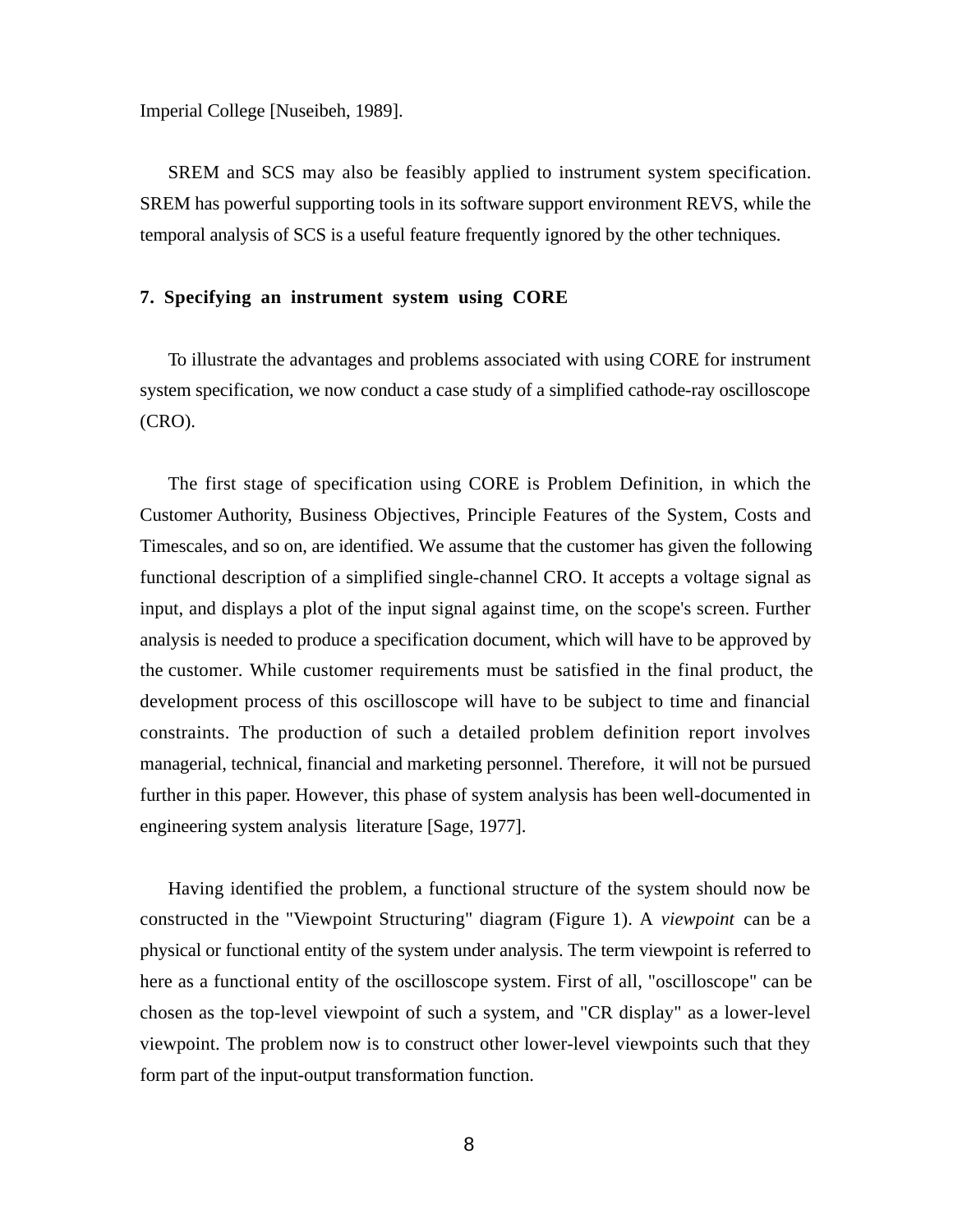We start from the output end of the transformation process. Two sets of plates, supplied with voltages, are used to deflect a beam of electrons, producing a light spot on the CR display screen at a certain position  $(X, Y)$ . The vertical deflection plates are driven by the input voltage signal, whereas the horizontal plates by a ramp voltage, thus causing the light spot to sweep from left to right on the screen at a constant speed. Therefore, we have another two lower-level viewpoints under "oscilloscope", i.e. "vertical deflection system" and "horizontal deflection system".

The input signal may have an AC component with a big DC bias, and it is usually desirable to see only the AC component on the oscilloscope. Therefore, an "Input Coupling Unit" can be used to select the right coupling option. Since the input voltage is usually too weak to cause the vertical deflection, we need an amplifier for the input signal. Consequently, a viewpoint "Input Amplifier" is added under "vertical deflection system". Usually, an "Input Attenuator" is also needed to produce user-adjustable sensitivity range (mV/cm or V/cm).

Under "Horizontal deflection system", we need a "Ramp generator" which accepts a series of impulse signals and produces a corresponding series of ramp voltage signals to drive the horizontal plates. The impulse signals are generated by a "Trigger" on receiving what is called a "trigger signal". Such a trigger signal can be the (amplified) input signal itself, an external trigger signal, or a (50Hz) line signal. The operator selects an appropriate trigger signal through a "Trigger mode unit", which may provide AC, DC, HF, or LF coupling for the external trigger signal or the input signal. However, a coupled signal can not directly be used by the trigger until the triggering polarity and triggering threshold level are determined by the operator through, say, a "Triggering Polarity and Lever Selector".

Having obtained the various levels of viewpoints, i.e. functional units of the oscilloscope, we are now ready to draw the "Viewpoint Structuring" diagram, as shown in Figure 1. This diagram will have to be approved by the Customer Authority.

It can be seen that the environment is modelled as an "indirect" viewpoint, i.e. a sole source or destination of signal, instead of a "direct" signal processing viewpoint. Note that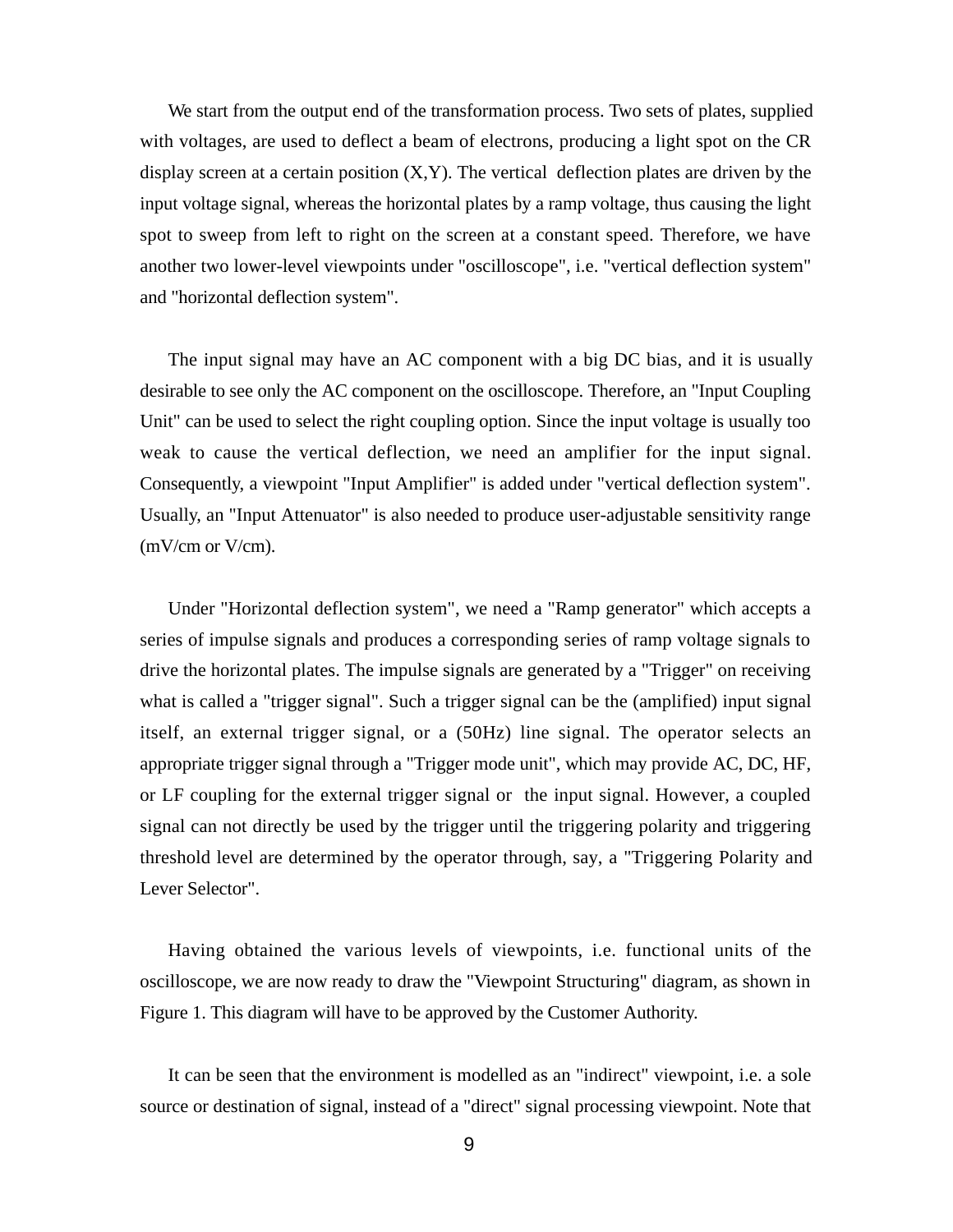signal flow is analysed throughout this study, rather than data flow. The operator only provides control to the system, e.g. the selection of trigger mode.

Tabular Collection Forms for each of the viewpoints are then produced, explicitly stating the signal processing activities (Actions) of the direct viewpoints, the type and source of input signals and the type and destination of output signals. Completeness requires the analysis of all the relevant actions, signal inputs and signal outputs of all direct viewpoints. All signal inputs must have a source and all signal outputs must have a destination. Consistency also needs to be checked; for example, an output flow into a direct destination viewpoint in one table, must be the same input signal in another table for this viewpoint. There are 9 direct viewpoints in this study, and therefore 9 tabular collection forms must be produced. Two of these forms are given in Figure 2 for demonstration purposes.

Next, at the Data Structuring stage (Signal Structuring to be precise), the signal outputs of each direct viewpoint are analysed, giving top-down decomposition diagrams similar to the viewpoint structuring diagram. Again, there are 9 such diagrams. Figure 3 shows that the output of Trigger\_Coupling\_Unit, i.e. Coupled\_signal, can be one of AC\_coupled\_input\_signal, DC\_coupled\_input\_signal, LF\_coupled\_input\_signal, HF\_coupled\_input\_signal, AC\_coupled\_external\_signal, DC\_coupled\_external\_signal, LF\_coupled\_external\_signal, HF\_coupled\_external\_signal, and Line\_signal.

Single Viewpoint Modelling is then performed for each Viewpoint, resulting in essentially another diagrammatic interpretation of the information in the Tabular Collection Forms. The extra information at this stage includes inter-action data flows, the control of actions (i.e. these actions are not primarily caused by the flow of input data, but by an external control from another viewpoint, e.g. the "Operator"), and time-ordering of actions. The Single Viewpoint Model diagram for the Trigger\_Coupling\_Unit is given in Figure 4. The symbol I represents the so-called "channel flow" signal, i.e., all values of which must be processed.

The final diagrammatic representation is known as the Combined Viewpoint Model diagram, in which signal processing that occurs between viewpoints of the entire system is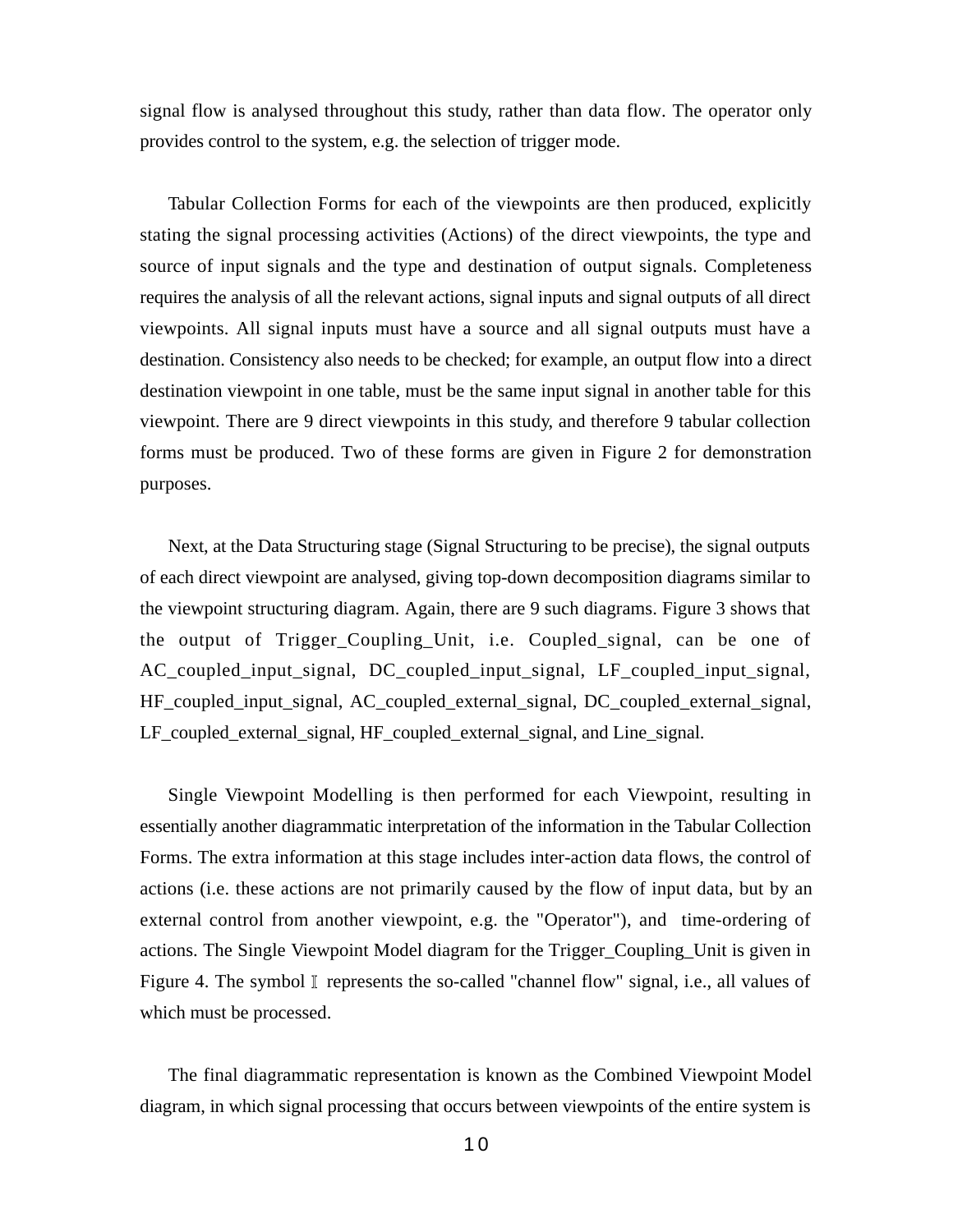represented. This diagram gives a systematic view of the signal flows and processing actions across the whole system. The Combined Viewpoint Model diagram in Figure 5 shows one possible system scenario, in this case based on all the Single Viewpoint Model diagrams.

Having completed functional analysis of the oscilloscope, from Viewpoint Structuring to Combined Viewpoint Modelling, the functional aspects of a specification document can be abstracted out from the Combined Viewpoint diagram, identifying data-flow and controlflow interfaces between the system and external indirect viewpoints. These aspects of functional behaviour are presented in Figure 6. As can be seen, this diagram gives a more detailed insight into the functionality of the oscilloscope then the initial problem statement from the Customer Authority. This description, of course, must be approved by the Customer Authority. A full functional specification for the oscilloscope, which defines details for input, output and control, can be given as follows (Numbers of the statements correspond with the numbers in Figure 6 for convenience of understanding).

General description: The function of the oscilloscope is to display traces of voltage signal against time.

- (1) Input signal: The bandwidth of input signal can range from 0 to 20MHz. The rise time of a step response should be less than 20ns, with an overshoot of no more than 1%. Input impedance must be  $1M^{\Omega}$  || 30pF. The maximum value of input signal must not exceed 400V ( $DC + peak$ AC).
- (2) External trigger signal: The bandwidth of external signal should be from 0-40MHz.
- (4) Input coupling option: The operator selects one of three input coupling options, i.e. AC, DC or GND (ground).
- (5) Sensitivity range: (Vertical deflection) sensitivity should be variable between 5mV/cm and 20V/cm in 12 steps.
- (6) Triggering mode and coupling option: Triggering sources include the input signal itself, an external signal, or the 50Hz-line signal. The operator selects triggering mode (input, external or line signal) and coupling option (AC/DC/HF/LF). The coupling options only apply to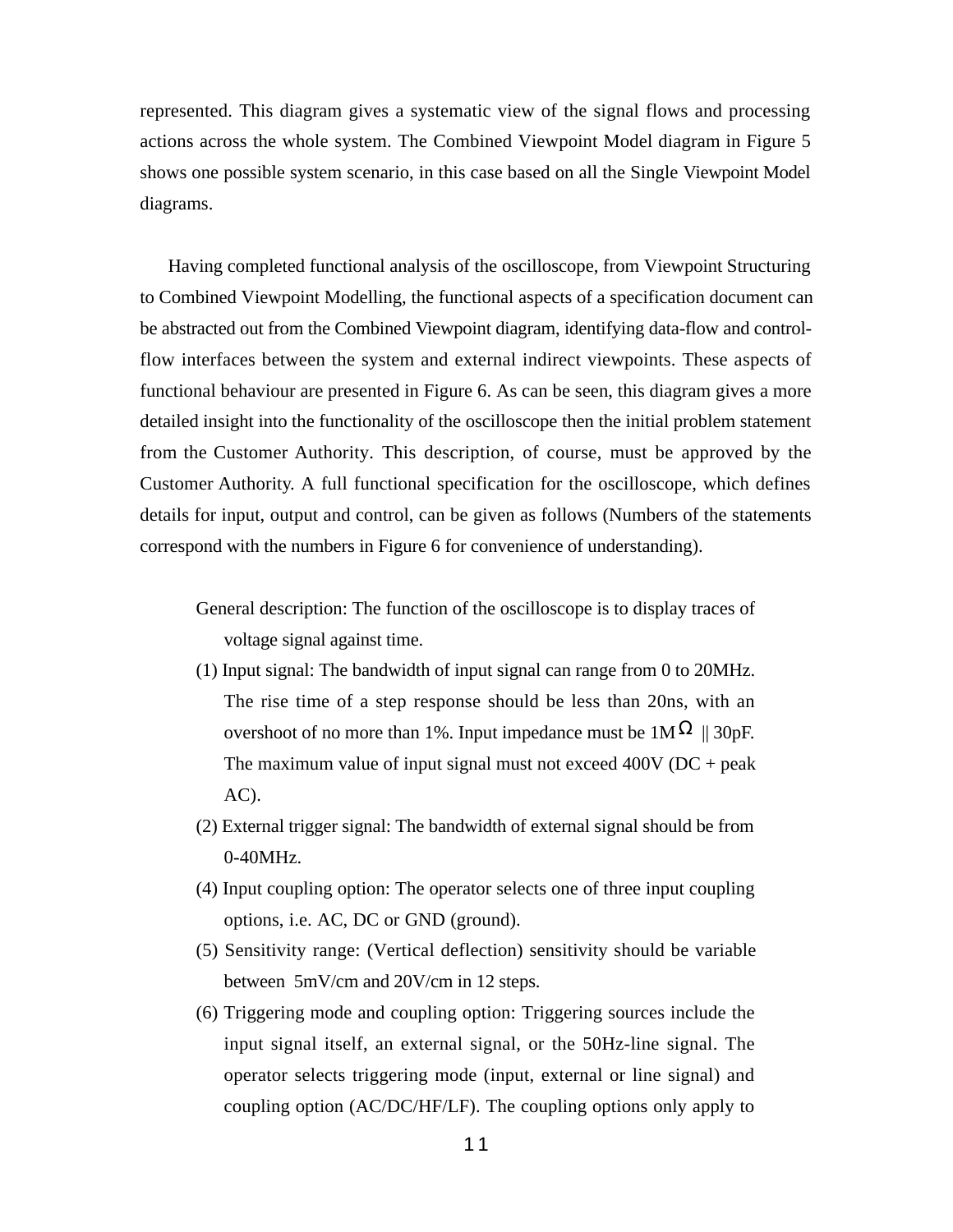external signal and input signal. HF and LF options should allow signal components of 100kHz (-3dB) - 40 MHz (-3dB), 0-100kHz (-3dB) to pass through, respectively.

- (7) Triggering polarity and level: Triggering can be from positive or negative slope, with threshold level of 5mm on the scope for input signal, or 0.6V for external signal.
- (8) Timebase: Timebase should be adjustable from 0.5us/cm to 0.2 s/cm in 18 steps.
- (9) Traces: The CR screen should be rectangular, with internal graticule of 8  $x = 10$  cm.

The last stage in CORE is Constraints Analysis. Virtually all the requirements which can not be analysed in the diagrammatic sections should be described at this stage. They include non-functional requirements such as physical constraints, cost and timescale constraints, power consumption, and so on. Non-functional requirements can usually be produced using traditional checklisting techniques, which may vary from company to company. The following gives a (non-exhaustive) list of non-functional statements:

- (10) Physical characteristics: Weight 7-8kg. Width 280-300mm. Height 140- 150mm. Depth 380-390mm. Colour blue.
- (11) Power consumption: 35-40W.
- (12) Cost: No more than £350.
- (13) Timescale: The development process must not take more than 8 months, including design and manufacturing.

The end product of a CORE analysis should be an actual specification document, which may consist of textual statements, tables, diagrams and, if necessary, some mathematical expressions. Unfortunately, there exists no standard for the specific format of this document in the instrument community. Different companies tend to create and adopt their own specification style and format. Therefore, apart from the functional and non-functional statements as given above, the authors do not attempt to produce a complete specification document in this particular study.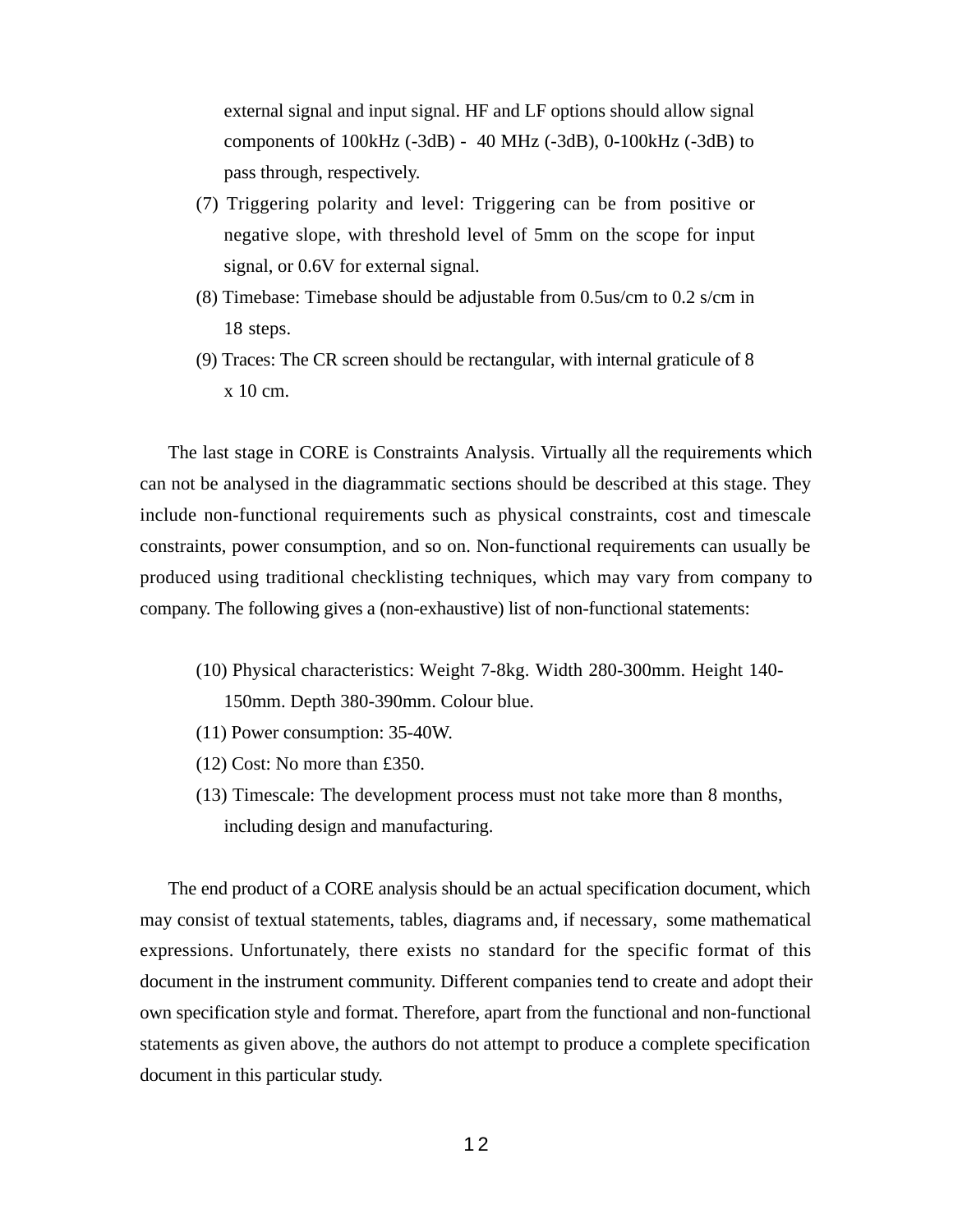The advantages of using CORE for the requirement analysis of this simplified oscilloscope can now be discussed. A step-by-step analysis of information flows and information processing activities can be performed using the CORE notation, with each preceding step providing the basis for the current step of specification. This analysis helps gain insight into the functional behaviour of the system under study. Also, completeness and consistency checking on information transactions can be performed. Therefore, the specific benefits of using CORE for functional requirements analysis are its explicit graphical notation, and completeness and consistency checking rules. These benefits can be best appreciated in complex instrument systems.

However, CORE loses much of its attraction if a measuring instrument or instrument system (e.g. a pressure gauge), does not have many signal processing functions. A CORE analysis document for such applications would then have a much larger Constraints Analysis section than all the other sections put together. Obviously this problem is not unique to CORE - there are no accepted methods for expressing non-functional requirements.

While diagrams such as Combined Viewpoint Modelling are treated as part of a specification of a software system, they can not be included in specifications of instrument systems. Although decompositions help analysts gain insight into systems' functional behaviour, they must not form part of a specification document.

#### **8. Conclusions**

Some of the well-known structured specification methods have been briefly examined against a set of evaluation criteria, in the context of measuring instrument systems. Promising techniques include CORE, SCS and SREM. Due to CORE's explicit graphical notation, it provides systematic and effective support for functional analysis of complex instrument systems, for example, oscilloscopes, spectrometers, process control and instrumentation loop, and so on. Although decomposition details using the CORE notation should not be included in a specification of instrument systems, the analysis process helps to create complete and consistent functional specification. However, this advantage is not as obvious for simple instruments such as pressure sensors.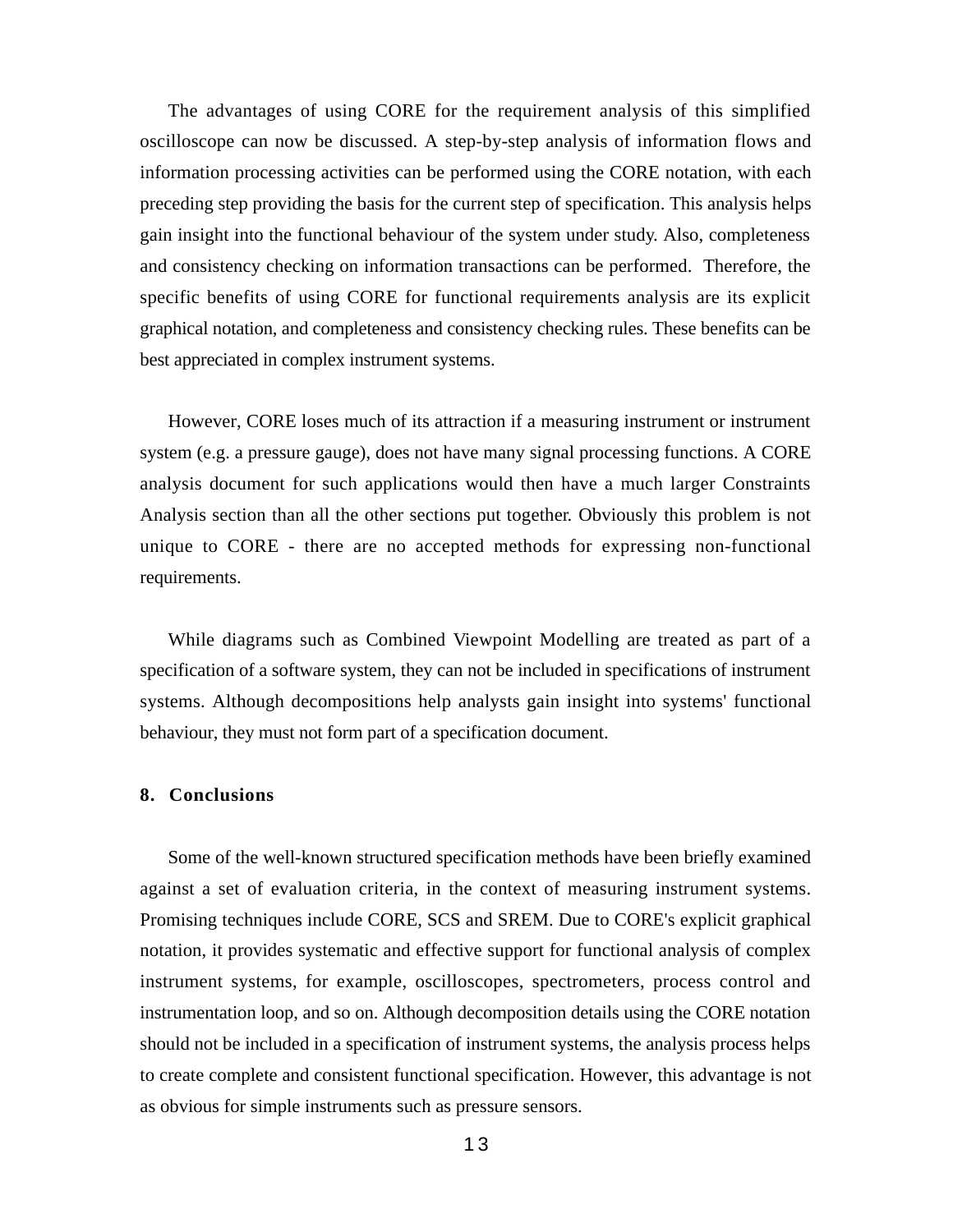Prototype automated tools for the generation of measuring system requirements, using traditional checklisting approaches, are now available [Cook, 1988, 1990; Sydenham, 1990]. We are developing a prototype support environment for the specification of instrument systems, based on the proposed ViewPoint development framework [Finkelstein et al, 1990b]. This environment accommodates multiple representation and development techniques, covering both software and hardware engineering disciplines.

#### **9. Acknowledgements**

The authors wish to thank the SERC for the SEED research grant. They would also like to express their gratitude to Dr. S. Rozen, for his advice and criticism.

#### **10. References**

**Alford M.W.** 1980, Software Requirement Engineering Methodology (SREM) at the Age of Four, *Proceedings of the Int. Computer Software & Applications Conf.*, New York: IEEE Computer Society Press, pp.866-874

**Balzer R. & Goldman N.** 1986, Principles of Good Software Specification and their Implications for Specification Languages, *Software Specification Techniques* (ed. Gehani, N.H. & A.D. McGettrick)

**Birrel N.D. & Ould M.A.** 1985, *A Practical Handbook for Software Development*, Cambridge University Press

**Coad P. & Yourdon E.** 1991, *Object-Oriented Analysis (2nd Edition)*, Yourdon Press

**Cohen B., Harwood W. T. & Jackson M.I.** 1986, *The Specification of Complex Systems*, Addison-Wesley

**Cook S.C.** 1988, Automatic Generation of Measuring Instrument Specifications,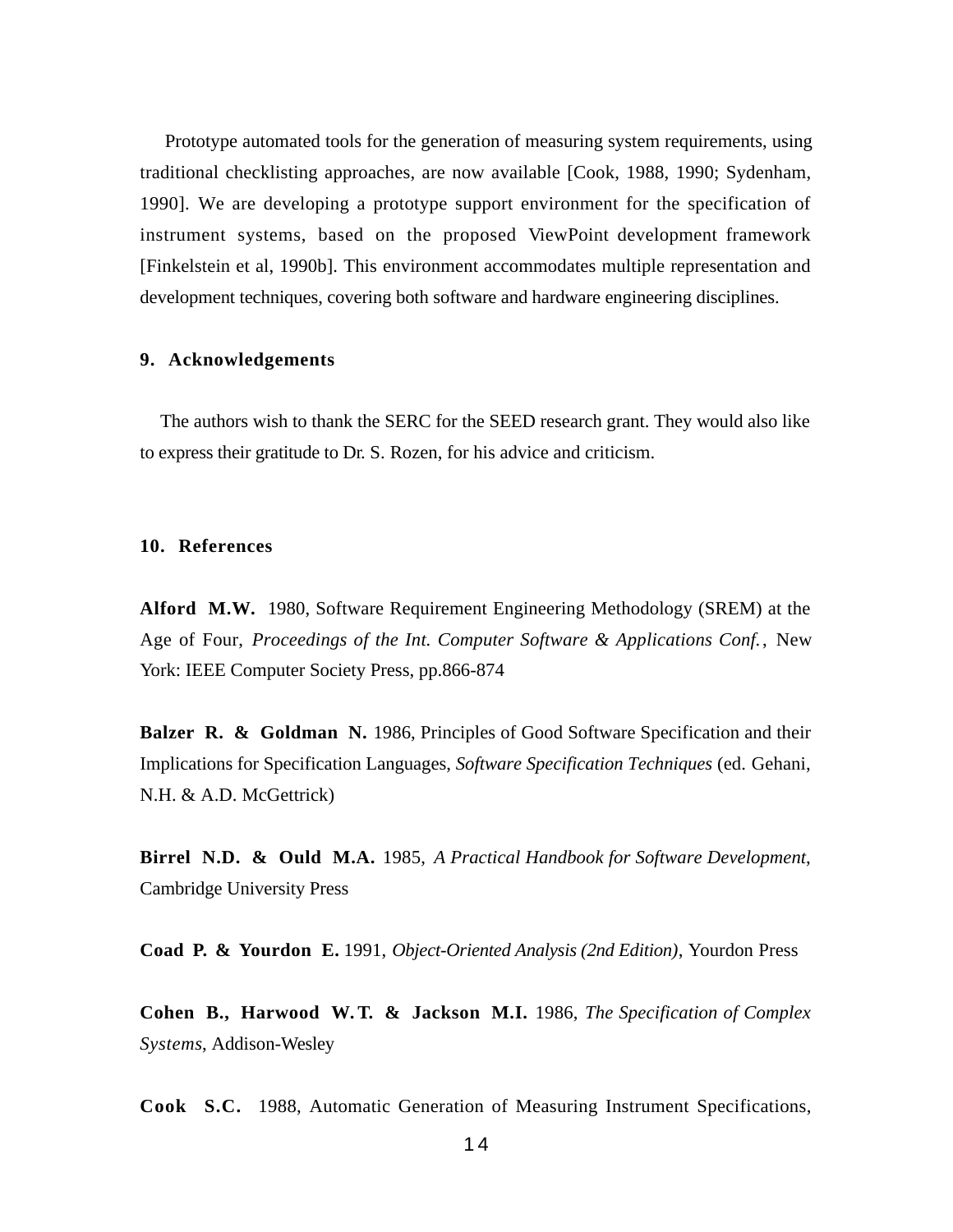*Measurement*, Vol.6, No.4

**Cook S.C.** 1990, *A Knowledge-Based System for Computer-Aided Generation of Measuring Instrument Specifications*, PhD Thesis, City University, London

**DeMarco T.** 1978, *Structured Analysis and Systems Specification*, Yourdon Press

**Finkelstein A.C.W. & Potts C.** 1987, Building Formal Specifications Using Structured Common Sense, *Proceedings of 4th International Workshop on Software Specifiation and Design*, Monterey, California, USA

**Finkelstein A.C.W., Maibaum T. & Finkelstein L.** 1990a, Engineering-in-the-Large: Software Engineering and Instrumentation, *Proceedings of UK IT 1990*, Southampton, UK

**Finkelstein A.C.W., Kramer J. & Goedicke M.** 1990b, Viewpoint Oriented Software Development, *Proceedings of the Third International Workshop on Software Engineering and its Applications,* Toulouse, France

**Finkelstein L. & Finkelstein A.C.W.** 1987, Instruments and Instrument Systems: Concepts and Principles, *Systems & Control Encyclopedia* (editor: M.G. Singh), Pergamon Press, pp2527-2533

**Jackson M.A.** 1983, *System Development*, Prentice-Hall: London

**MIL-STD-490A** 1985, *Military Standards: Specification Practices*, United States of America Department of Defense

**Nuseibeh B.A.** 1989, *CoreDemo: An Investigation into the Use of Object-Oriented Techniques for the Construction of CASE Tools*, MSc Thesis, Imperial College, London

**Sage A.P.** (ed.) 1977, *Systems Engineering: Methodology and Applications*, IEEE Press, New York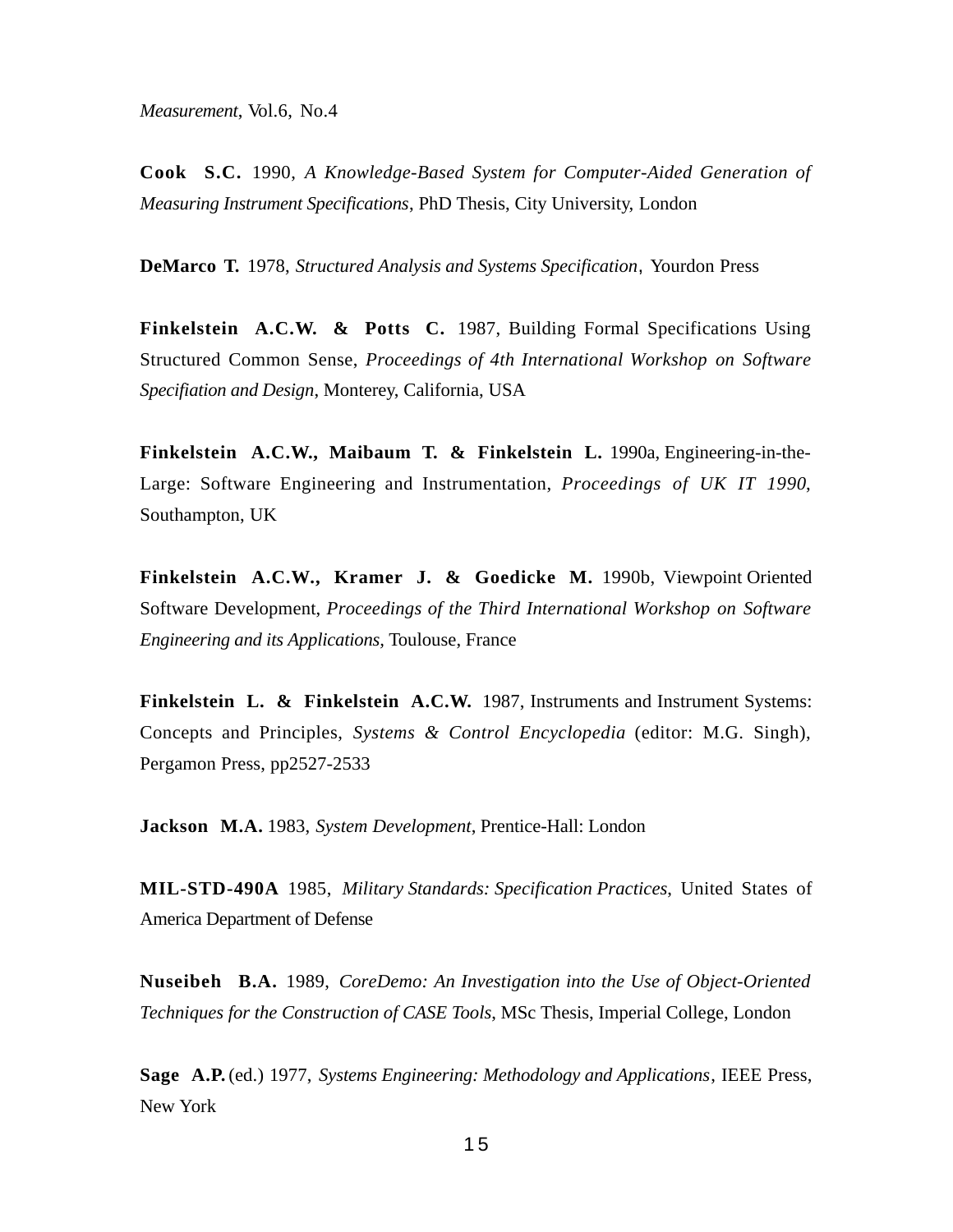**Sydenham P.H., Harris D.D. & Hancock N.H.** 1990, MINDS - A Software Tool to Establish a Measuring System Requirement, *Measurement*, Vol. 8 No.1

#### **Systems Designers** 1985, *CORE - the Method*, User Manual



**Figure 1. Viewpoint Structuring**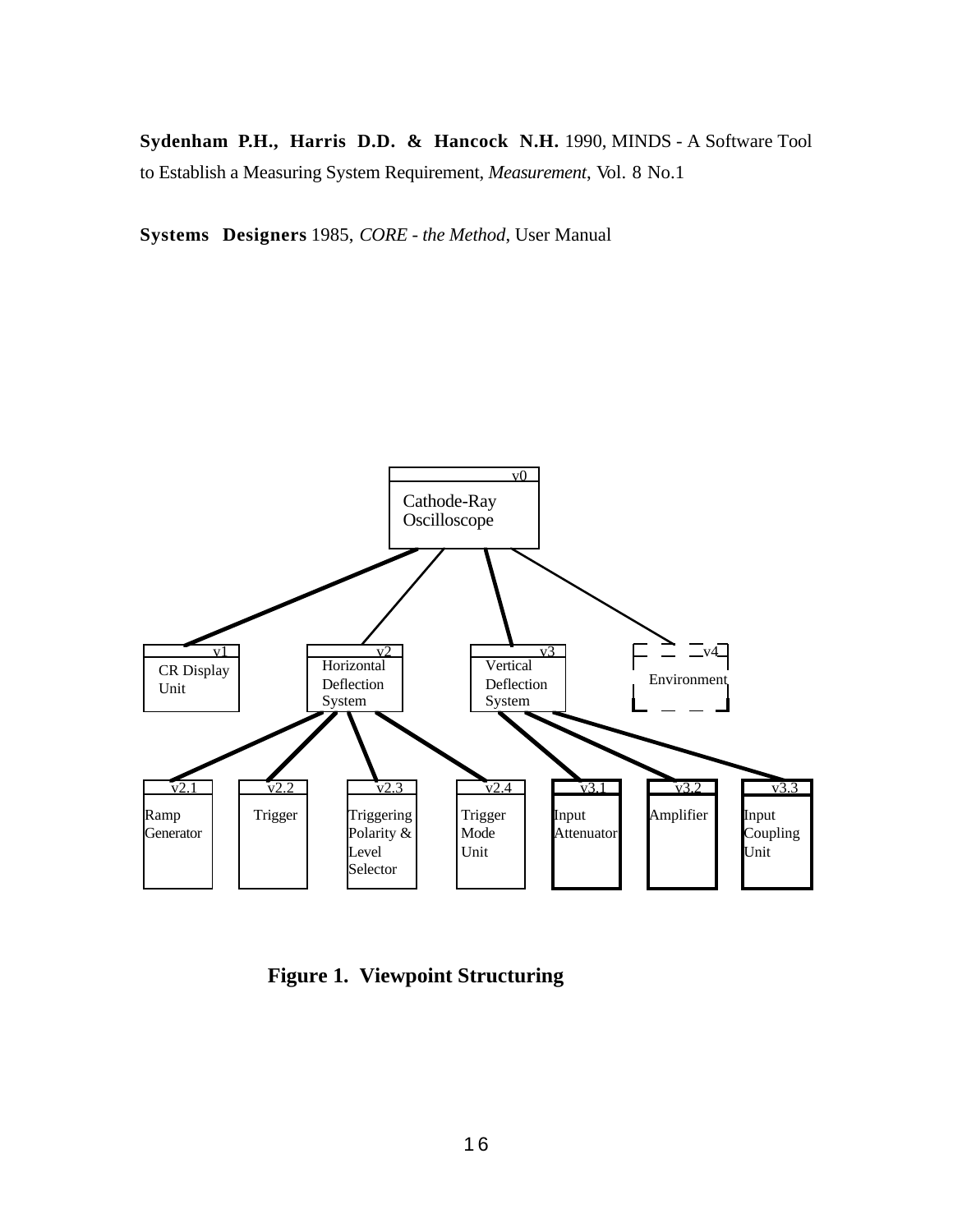**V3.4 Trigger\_Mode\_Unit**

| <b>Source</b> | Input                                | <b>Action</b>             | Output                           | <b>Destination</b>                |
|---------------|--------------------------------------|---------------------------|----------------------------------|-----------------------------------|
| Amplifier     | Amplified<br>input<br>signal         | Select & Couple<br>signal | $\longrightarrow$ Coupled_signal | Triggering<br>Polarity &<br>Level |
| Environment   | External<br>signal<br>Line<br>signal |                           |                                  | Selector                          |

**V3.3 Triggering\_Polarity\_&\_Level\_Selector**

| <b>Source</b>           | Input          | <b>Action</b>                               | Output         | <b>Destination</b> |
|-------------------------|----------------|---------------------------------------------|----------------|--------------------|
| Trigger<br>Mode<br>Unit | Coupled_signal | Select<br>triggering<br>polarity &<br>level | Trigger_signal | Trigger            |

**Figure 2. Tabular Collection**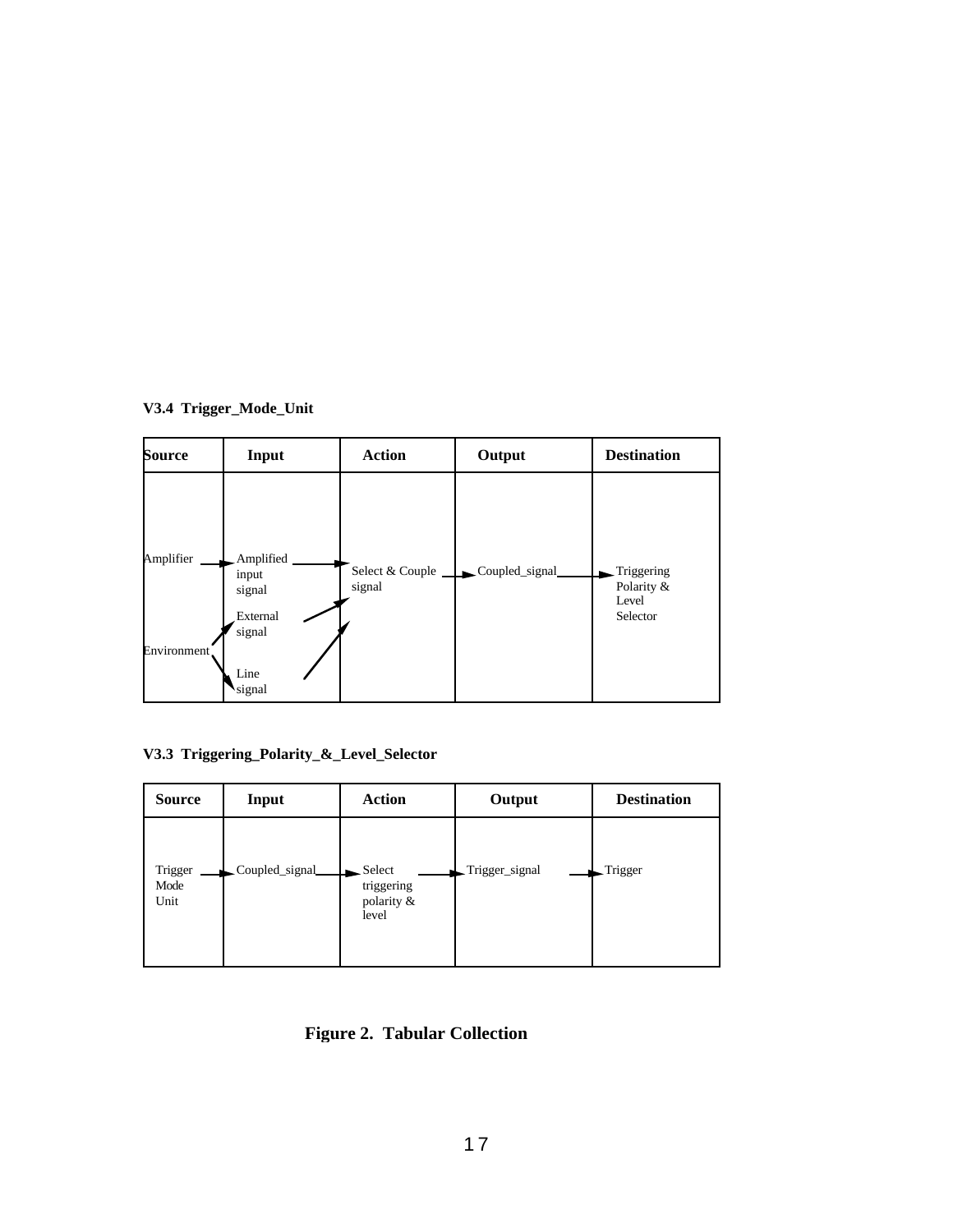

**Outputs of Trigger\_Coupling\_Unit**

**Figure 3. Data Structuring**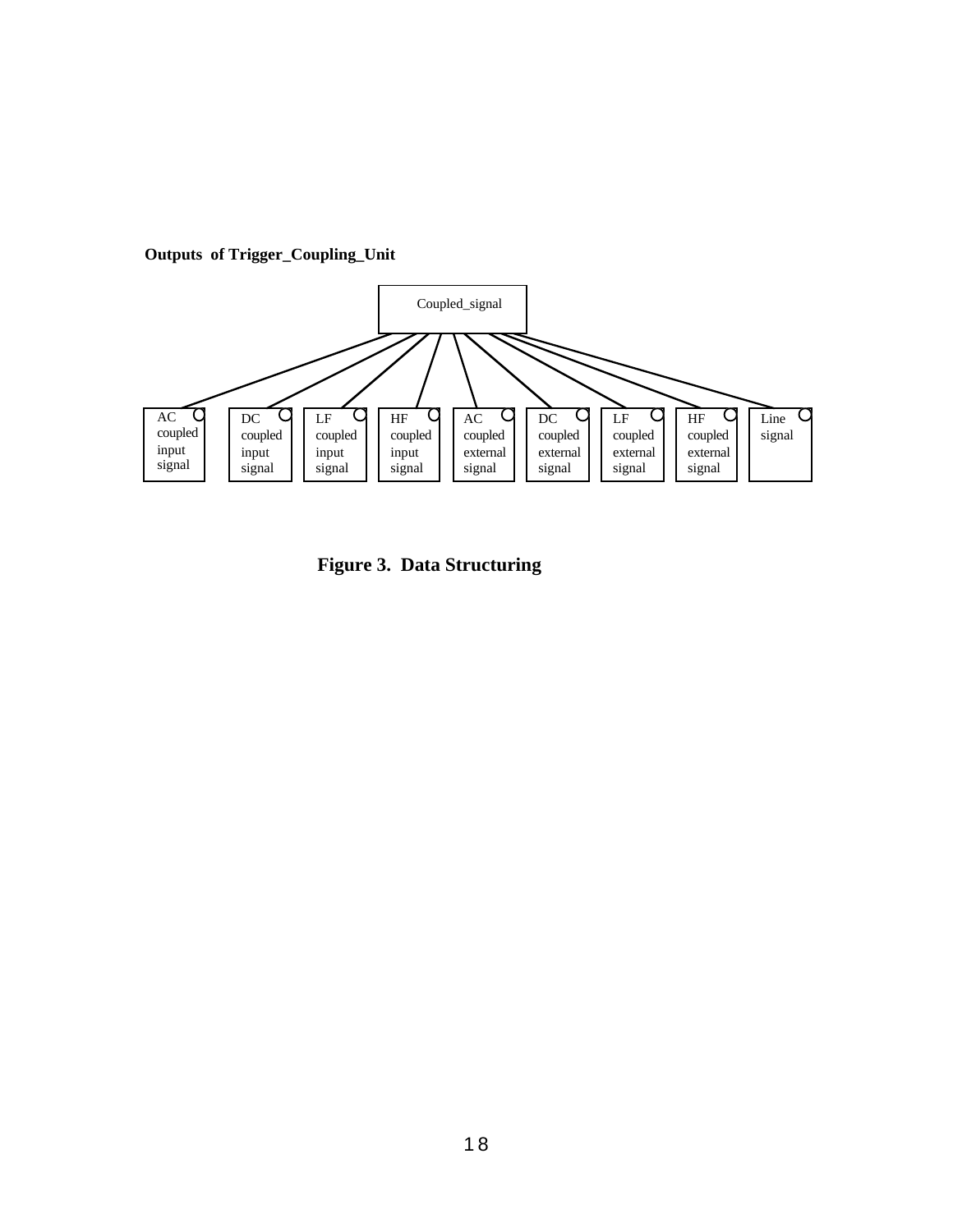#### **V3.4 Trigger\_Mode\_Unit**



**Figure 4. Single Viewpoint Modelling**